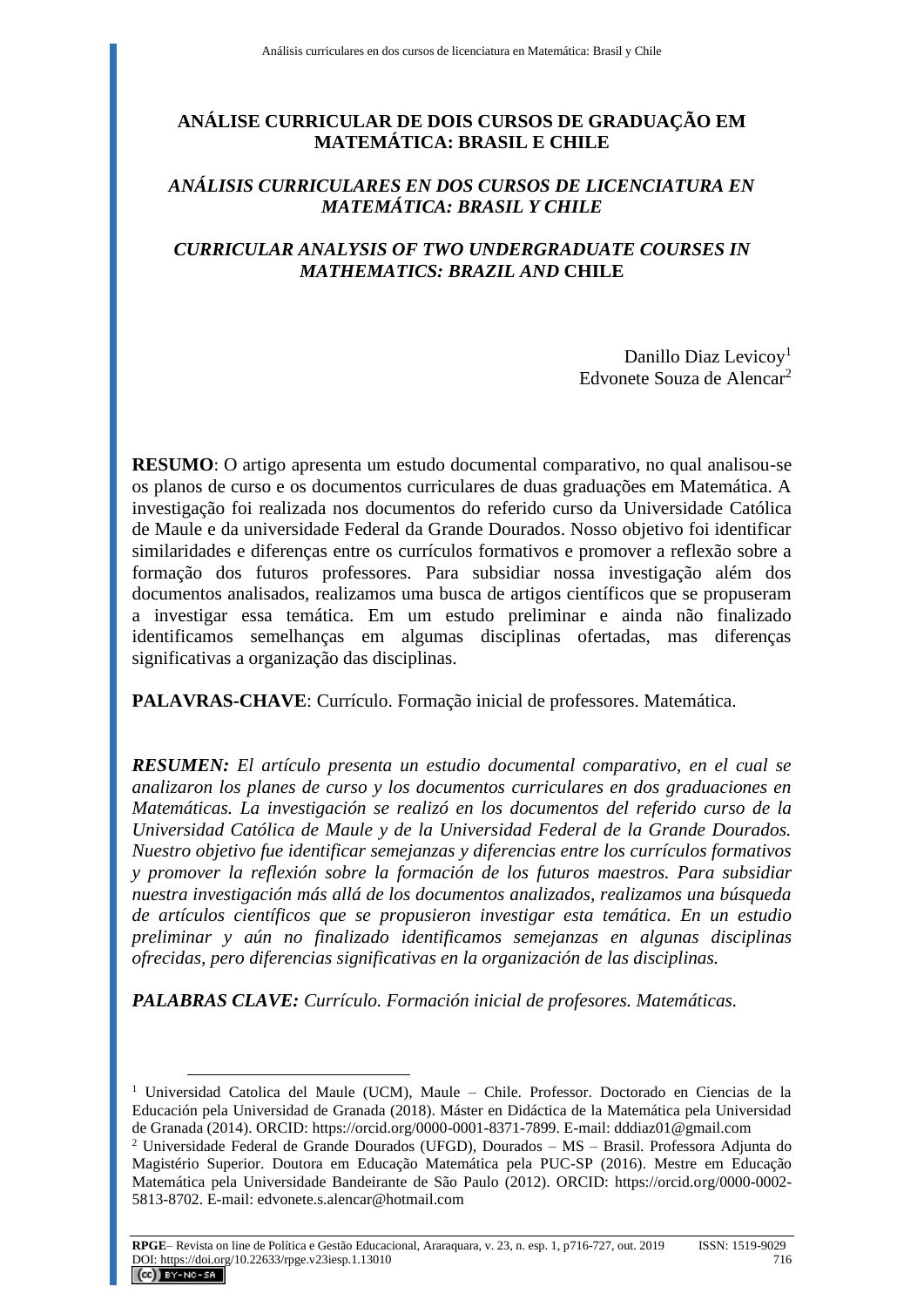*ABSTRACT: The article presents a comparative documentary study, in which the course plans and the curricular documents of two graduations in Mathematics were analyzed. The research was carried out in the documents of said course of the Catholic University of Maule and the Federal University of Grande Dourados. Our goal was to identify similarities and differences between the formative curriculum and to promote reflection on the formation of future teachers. In order to subsidize our investigation beyond the documents analyzed, we conducted a search for scientific articles that set out to investigate this issue. In a preliminary study and still not finalized we identified similarities in some offered disciplines, but significant differences the organization of the disciplines.*

*KEYWORDS: Curriculum. Initial teacher training. Mathematics.*

#### **Introduction**

In recent years, the area of Mathematics Education has focused on investigating the curricular aspects between them that guide the formation of the Mathematics teacher. This interest has been investigated by the countries of Latin America, given the difficulties they see in the results of external evaluations, in student learning and in the challenges to teaching.

Thus, in this article we present a comparative documentary investigation of the pedagogical projects of the Mathematics course in two Brazilian institutions (Federal University of Grande Dourados) and Chilean University (Universidade Católica do Maule).

For the accomplishment of this investigation it was necessary to make a brief bibliographical review on the Curriculum theme for the teaching of Mathematics, specifically for the segment of Higher Education and the initial teacher education and training, that we will use as theoretical reference for the analyzes and reflections of our investigation.

### **The Curriculum in Mathematics Teaching: Theoretical Framework**

In this section we look for authors who could refer us about the curriculum and the initial teacher education and training for the teaching of Mathematics, although it is a subject still little discussed we find Pires (2015) that brings reflections on the Brazilian curriculum and how they see consolidating themselves and Rico (2019), which provides studies on the curriculum in general and how it can be used in teacher education.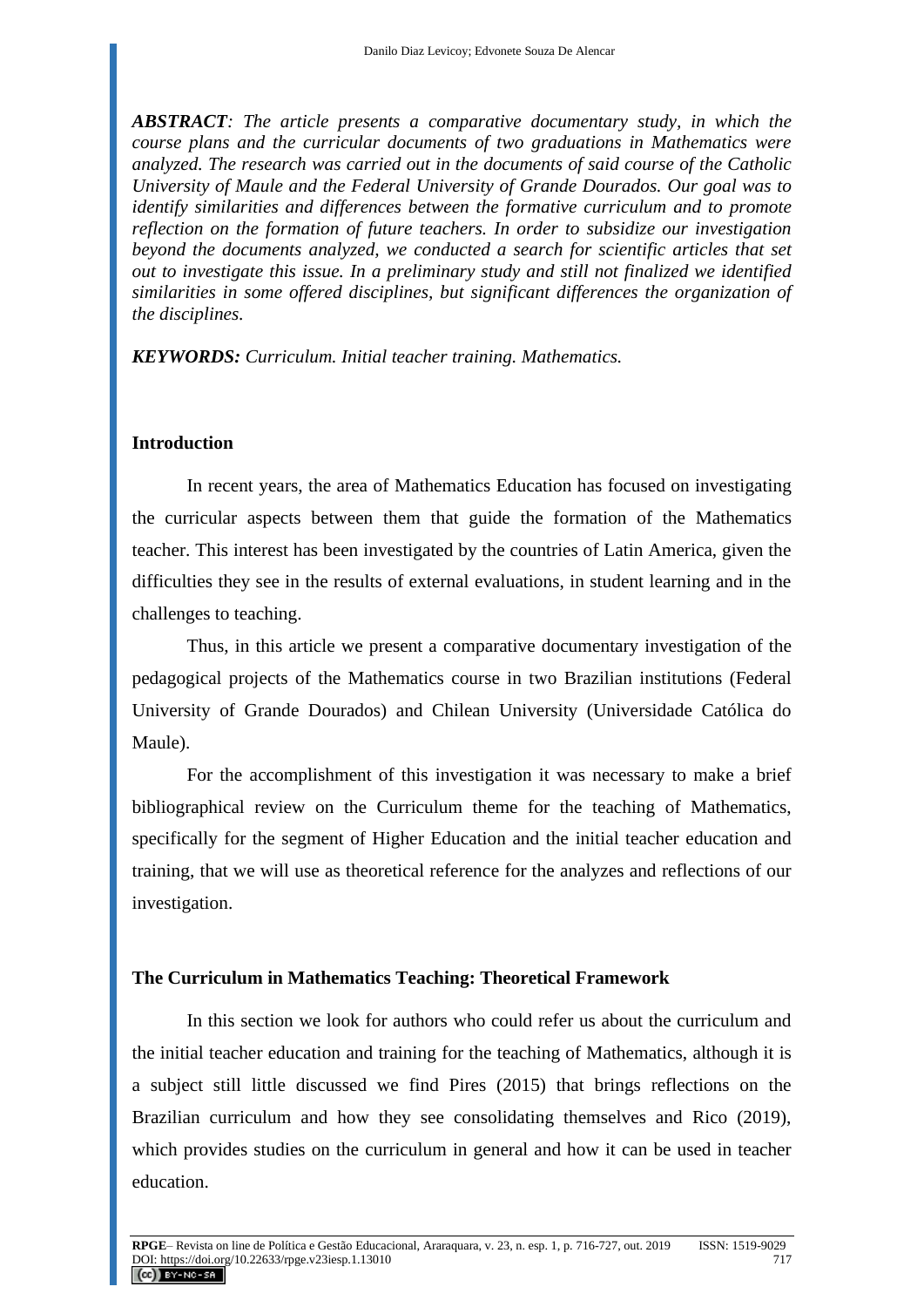Pires (2015) was one of the forerunners in research on the curriculum of mathematics in Brazil and left a great body of research on the subject. With this, we look for one of the articles coming from a presentation at the III National Forum on Mathematics curricula. In this presentation she presents a survey of Brazilian theses and dissertations on the subject, as well as exposes the existing public policies.

The author focuses on the following questions: (a) What do we know about investigations that focus on mathematics curricula? (b) How are the public policies that relate to curricular issues in Brazil conducted? (c) What do curricula represent in everyday school practices? (d) What is the role of forums and research groups in discussions and projects on Mathematics Curricula? (PIRES, 2015, p.8)

Pires (2015) reports on the data of Palanch (2015) that carried out a survey of state-of-the-art investigations, and was conducted at the Thesis Bank of the Coordination of Superior Level Staff Improvement (CAPES). A total of 366 surveys were identified from post-graduation programs in Education, from 1987 to 2012.

Of this amount, 116 investigations were selected and it was possible to observe the thematic and design that the investigations have been conducting in the last 10 years on mathematics curriculum. These were analyzed using 3 categories: 1) Trajectories and curricular fundamentals, in which the aims of mathematics were observed in the curricula of basic education, methodological questions, history of mathematics curricula; 2) Levels of curriculum achievement, observed curricula prescribed and the implementation of curricular innovations, curricula presented, in action and evaluated; 3) Curricula in practice that study the Disciplinary, Interdisciplinary or Transdisciplinary Curricular organization, Content Blocks that make up the Mathematics Curriculum and its diversity.

Research reveals the distance between the prescribed curriculum and the curriculum present in the classrooms, identifying the teacher's difficulty in knowing why mathematics is taught and how it is taught. These aspects point to the need to analyze the curricula of the initial formation of Mathematics teachers, a topic evidenced in the discussion forums and congresses.

Pires (2015) still refers to other researches he has done comparing different curricula from Latin American countries, in which he noted that Brazil's curricular documents are consulted by the education and university departments, while in other Latin American countries there are no consultations with educational bodies. In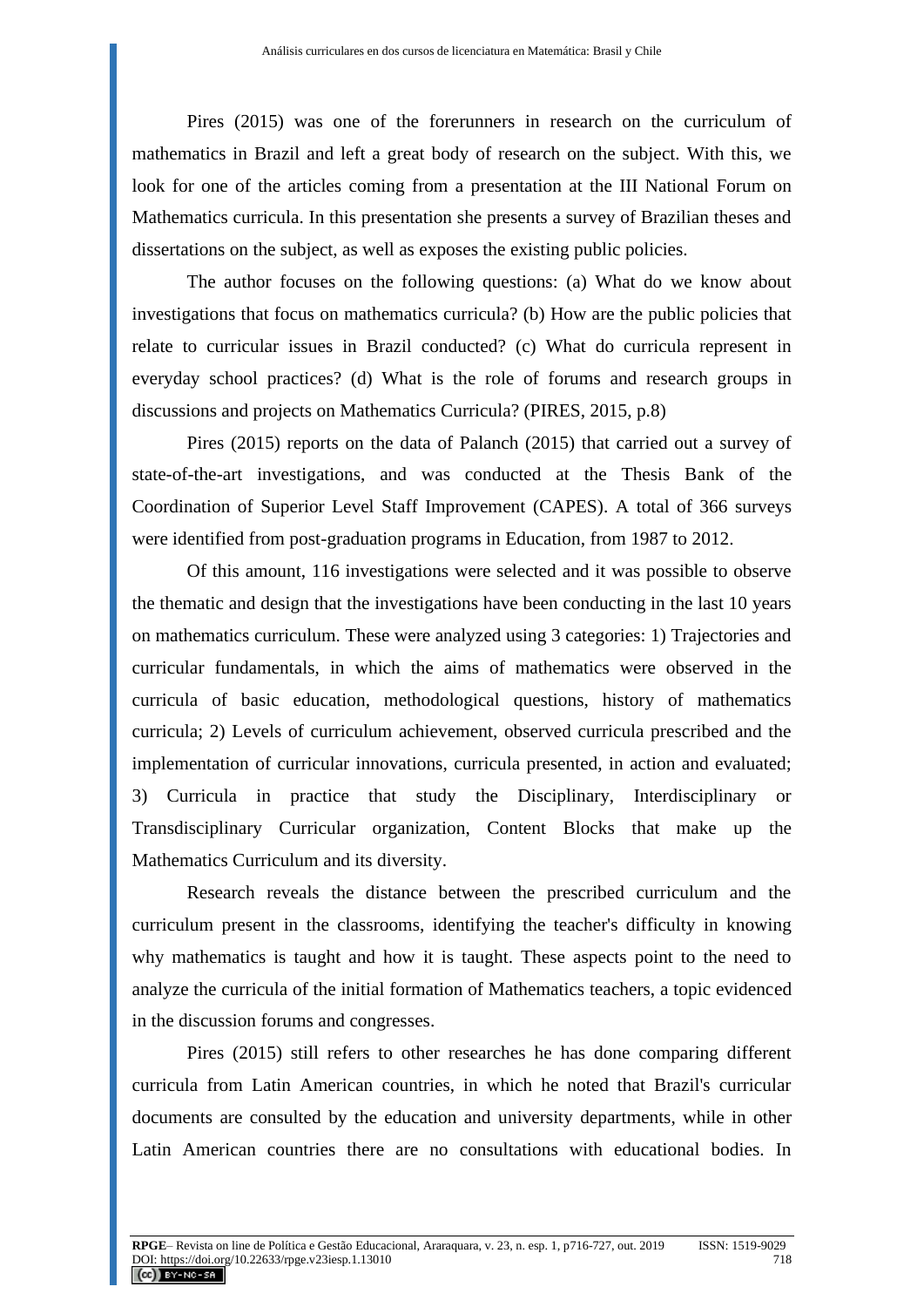addition, the curricular documents in Brazil are not mandatory, already in other Latin American countries is a mandatory document.

With regard to public policies, the author mentions the need for the construction of curricular documents in Brazil that are effectively used for teaching quality mathematics.

Thus, it mentions that Brazil has specific legislation that guides teaching such as the Guidelines for Early Childhood Education, Elementary and Secondary Education, and later came the Law of Guidelines and Bases and National Curricular Parameters. Regarding the specificities for the curriculum in higher education to LDB 9394/96 brings some guidelines of general specifications. The author also mentions that in the year 2015 there was a government proposal in the

The author also mentions that in 2015 there was a proposal from the government to create the National Curricular Common Base - BNCC, which is currently enacted but did not meet the specificities listed by the researchers in the area, to promote a reflection-oriented teaching , in research and in dialogue to obtain quality education.

Currently, the base guides the teaching of Basic Education and as a consequence guides the specificities with which teachers must be trained in view of the contents that will be addressed in the segment of education that will act.

Regarding teacher training, the author affirms the need for formative studies that contemplate the activities:

> it is necessary that the curriculum be a subject of study of teachers both in their initial formation and in continuing education, which is not always a common practice today. Discussion of these official documents, analysis of curricular materials, planning of sequences of activities based on learning objectives, should be essential tasks in teacher training (PIRES, 2015, p. 13)

Thus, curricular studies must according to Pires (2015) be in the formative actions with the teachers.

Rich in previous studies of the year 1998 already considered that the teacher to work with Mathematics needed to have specific knowledge for teaching. This knowledge permeates curricular knowledge and thus Rico (2019) presents in a parallel conference in the event of the Inter-American Committee on Mathematics Education some specificities of the Mathematics curriculum.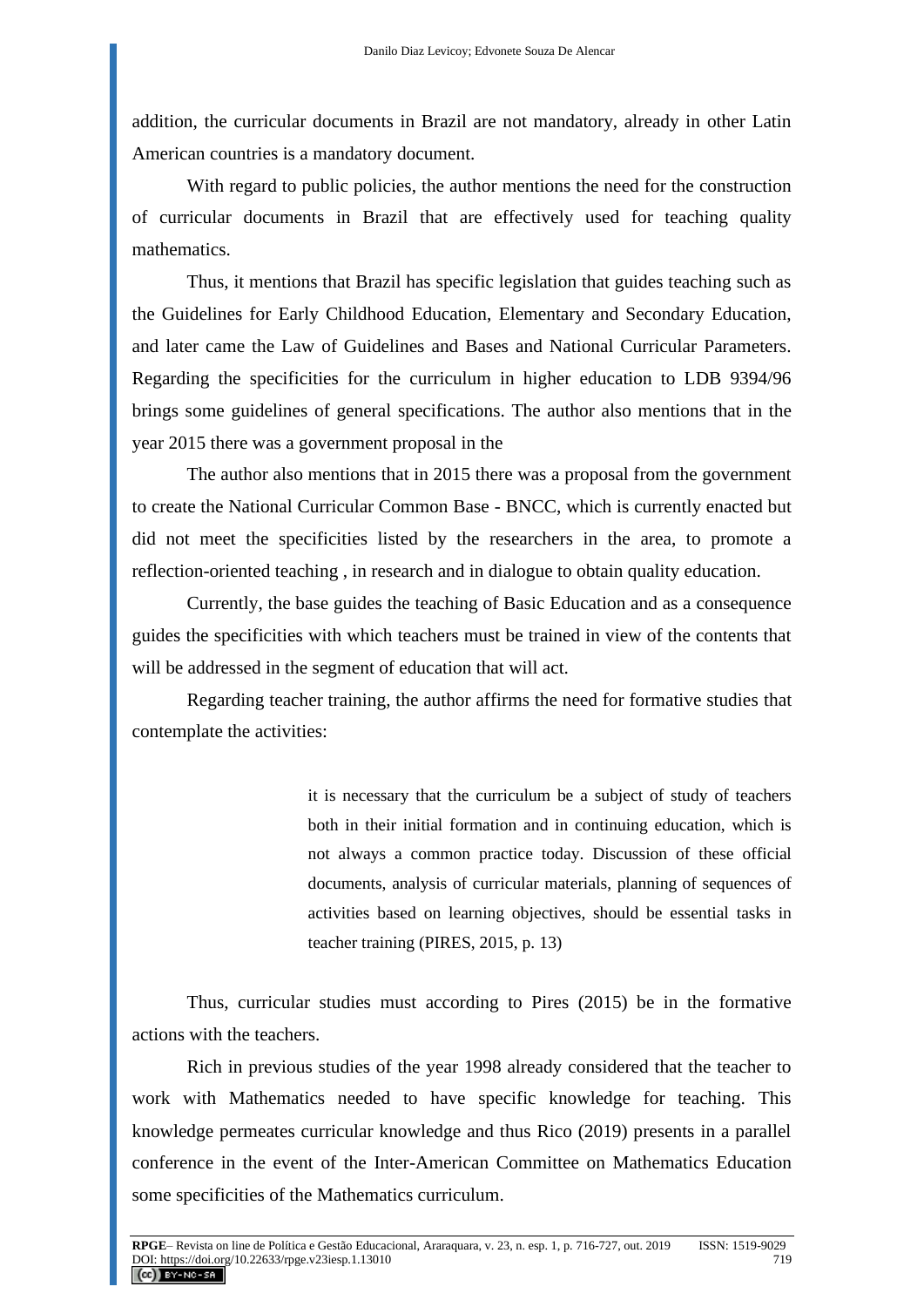Initially presents the general notions of the Mathematics Education curriculum

| <b>Denotes (Shows)</b> | planning            | practice                      |
|------------------------|---------------------|-------------------------------|
| Program                | Proposal for action | achievement                   |
| Consist statement      | Principles          | <b>Practical Translations</b> |
| Counterpoint           | Prescription        | Occurrence                    |
| Concrete               | Guiding             | Principles                    |

**Table 1 -** The general notions of the curriculum

Source: Rico (2019) our translation.

This table shows in a summary way the characteristics that the mathematics curriculum has: the program, which consists of the curriculum, its concrete actions and counterpoints. In addition, it proposes the planning for the proposal of action in the classroom, the principles inherent in the actions and their prescription. All these actions are put into practice through the realization, translation of occurrence and orientation.

Rico (2019) also mentions about the dimensions of the curriculum, which are a) cognitive, b) cultural / conceptual, c) ethical / formative and d) social. These dimensions, according to the author, are considered to be substantive and independent, and are characterized by specific disciplinary studies. Therefore, the dimensions are interrelated and have systemic character, and therefore support the studies and analysis of the curriculum. They have as a characteristic the selection of didactic contents as their study themes. They can also potentiate the organization of the structures of these didactic contents, identifying and establishing categories and variables for their analysis, are structured according to different levels of curricular reflection.

Thus, the author presents some central concepts for each dimension

| Juliiculal Dillielisioil       |                |                      |                  |  |
|--------------------------------|----------------|----------------------|------------------|--|
| Cognitive                      | Cultural       | Ethical / formative  | Social dimension |  |
| dimension                      | conceptual     | dimension            |                  |  |
|                                | dimension      |                      |                  |  |
| Study objects didactic content |                |                      |                  |  |
| Intentionality in              | οf<br>Meanings | Planning<br>and      | Critery and      |  |
| school mathematics             | mathematical   | implementation<br>of | decision making  |  |

**Table 2 -** Study objects and modalities analysis according to the dimensions Curricular Dimension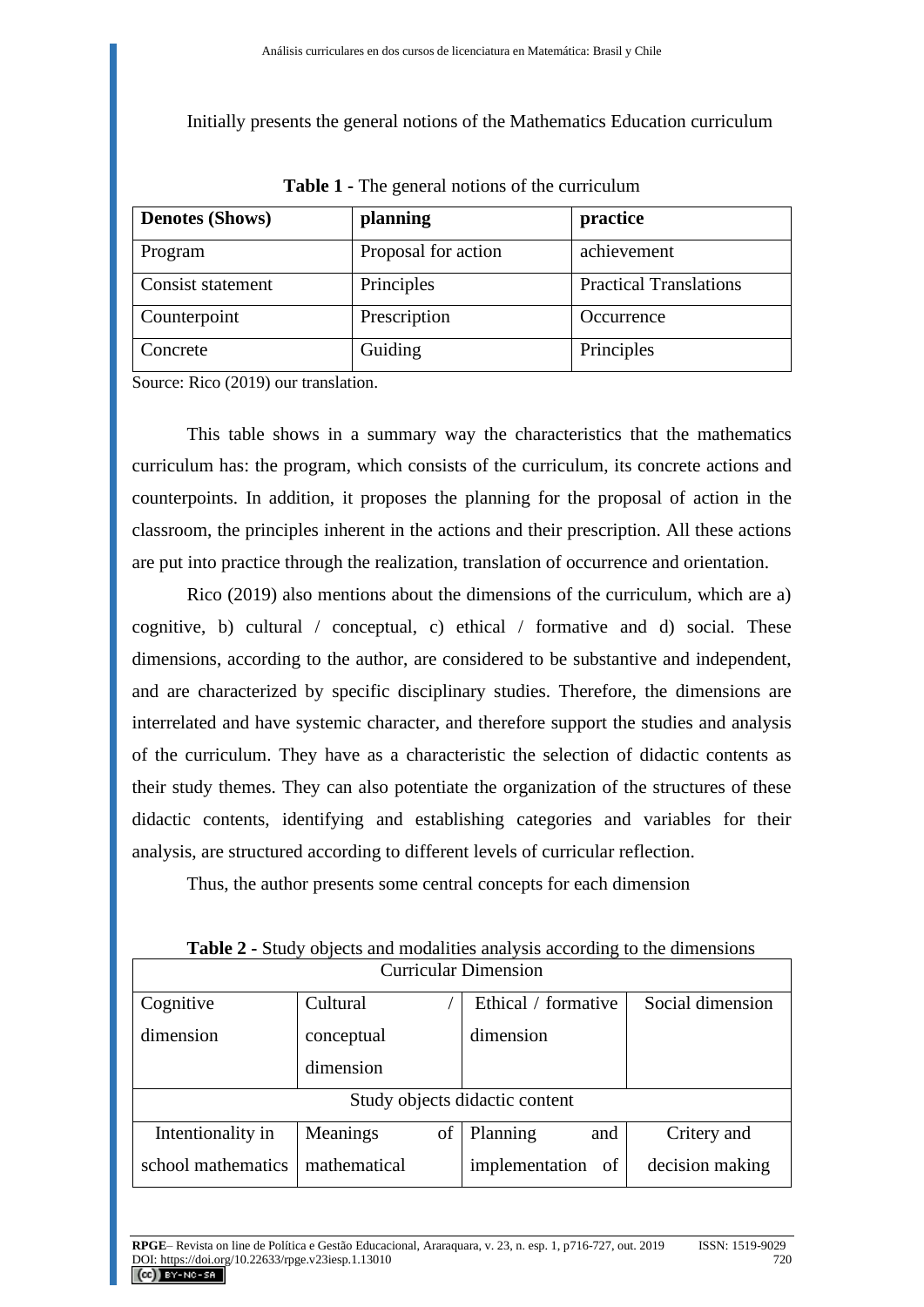| learning                      | content in school   | tasks for teaching  | based on learning   |
|-------------------------------|---------------------|---------------------|---------------------|
|                               |                     | mathematics         | achievement         |
|                               |                     |                     |                     |
|                               |                     |                     |                     |
| Modality of didactic analysis |                     |                     |                     |
| analysis<br>Cognitive         | Conceptual          | Methodological      | Evaluative analysis |
| of content                    | analysis of content | analysis of content | of content          |

Source: Rico (2019) our translation.

This table shows some specificities that can be analyzed in curriculum studies and considered in planning actions for teacher training.

### **Methodology**

This research is of the qualitative type and performs a study characterized as documentary type, which according to Ludke and Andre (2013) aims to study documents from primary sources with the intention of answering some research question. They also consider that this type of research is relevant when documentary analysis is necessary to understand the research topic.

We consider in this investigation the primary sources of the curricular documents analyzed, in the said case the Pedagogical Project of the Mathematics Course and the guiding document for the career of Pedagogy in Average Education, the curricular mesh of the course of the Chilean institution.

For its realization Ludke and Andre (2013) consider it important to carry out content analysis, which becomes a category of procedures to understand textual analysis and the social aspects that involve it. Thus the text is studied in view of its wider social context. In our analysis because these are specific curricular documents for the initial teacher education and training, the way curricula are presented and developed are intrinsically linked to what will be the performance actions of these teachers in their pedagogical practice.

The documents were read in full and we focused our analyzes, in the disciplines that compose the courses, in their specificities and training profiles. Thus we analyze the curricular differences, as well as their similarities, promoting reflection on the aspects mentioned by our authors of the theoretical reference Pires (2015) and Rico (2019).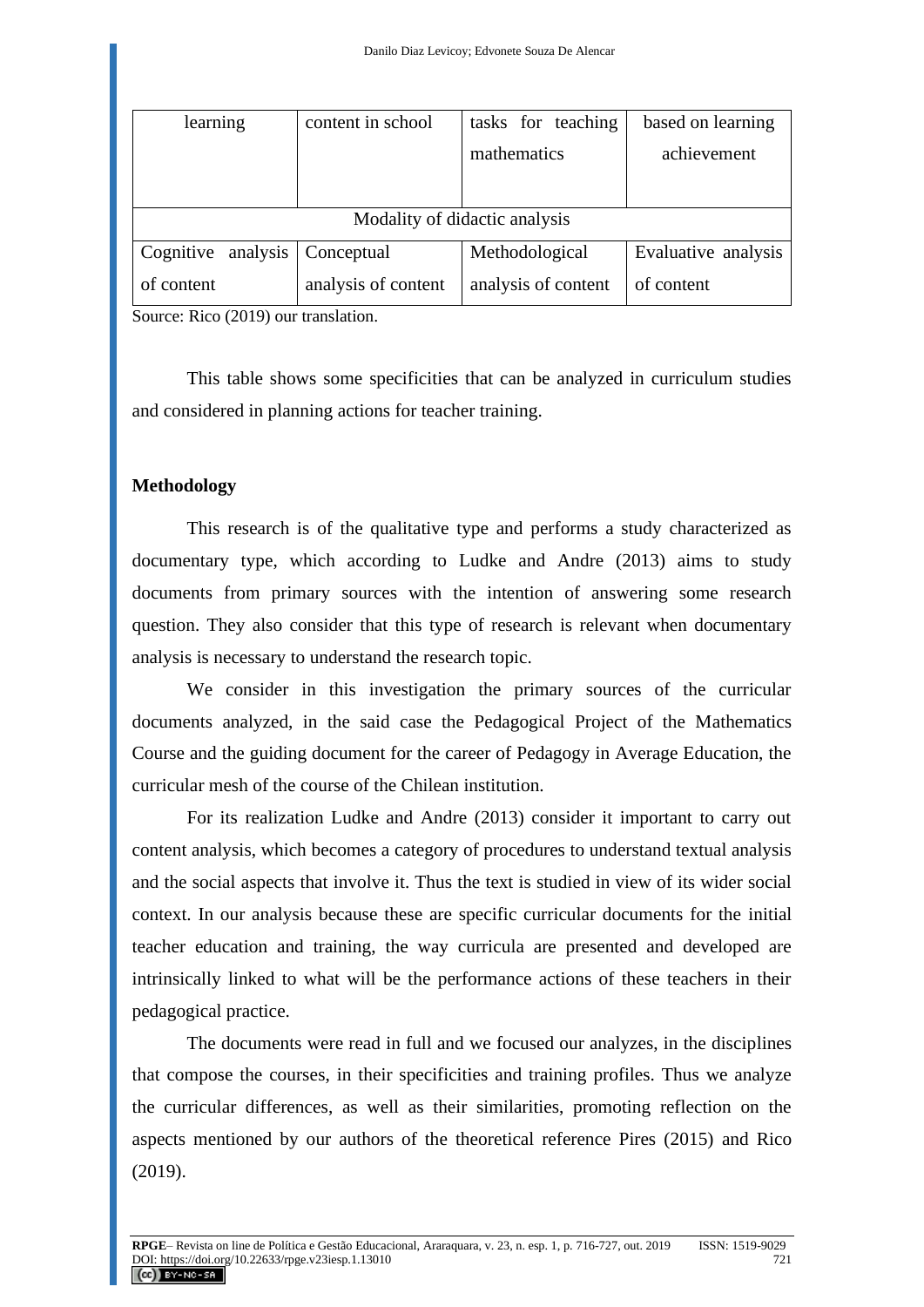### **The documents analyzed**

In this study we analyzed the Pedagogical Project of the Mathematics Course of the Federal University of Grande Dourados - Brazil, the guiding document for the career of Pedagogy in Chilean Middle Education and the curriculum of the pedagogy course in mathematics and computation, Universidade Católica do Maule. - Chile.

The Pedagogical Project of the Mathematics Course of the Federal University of Grande Dourados was updated in 2017 and brings the legislation and documents in force for the creation of the course, presents the history of the university and later the creation of the course. It evidences its justifications and needs for its implementation. Shows the characterization of the course, classes, periods of operation and possible number of students. Describes the conception and profile of the course and student egress, brings objectives and goals, its disciplines, ideal spreadsheet for courses, subjects for equivalence, workload, menu and bibliographic references.

The guiding document for the career of Pedagogy in Chilean Middle Education, published in 2012, has the pedagogical and curricular goals for all curricular components: a) language and communication, Mathematics, History, Geography and Social Sciences, Biology, Physics, Chemistry. The paper presents a presentation, the basic professional skills that guide the training of teachers and their teaching. It also presents pedagogical knowledge that the teacher must contain for teaching. As for the specificities of mathematical content we have: numerical systems and algebra, calculus, algebraic structures, geometry and data and chance.

The curricular grid of the pedagogy course in mathematics and computation of the Catholic University of Maule. - Chile, presents the subjects to be studied, the year and the semester.

#### **The context of the degree in Mathematics in universities**

The degree course in Mathematics at the Federal University of Grande Dourados (UFGD) was created in 2005. Soon after the dismemberment of the Dourados campus of the Federal University of Mato Grosso do Sul (UFMS) in the same year.

The dismemberment provided the university with greater autonomy allowing them to construct the documents: Institutional Development Project (PDI) and an Institutional Pedagogical Project (PPI).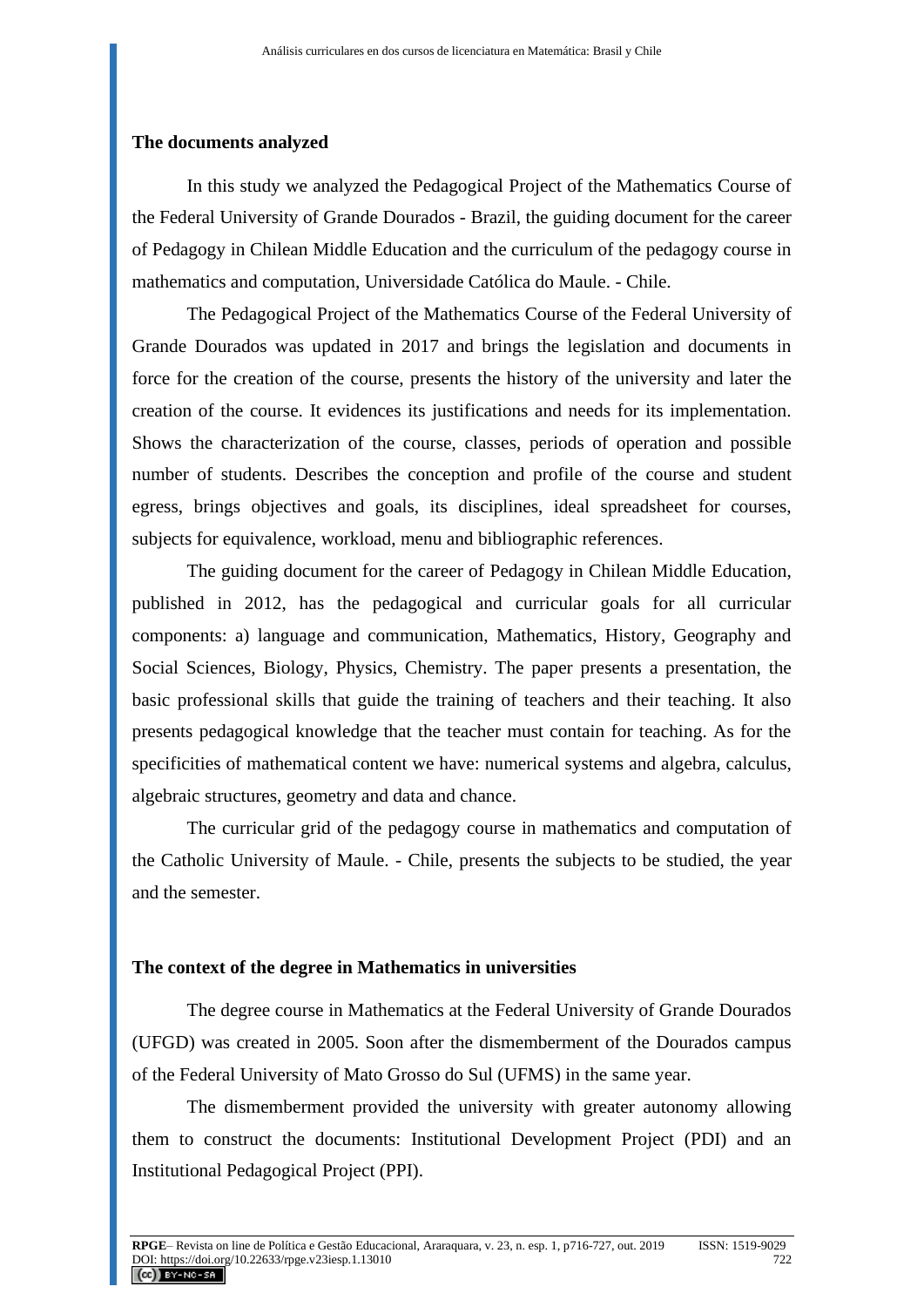These documents are governed by CNE / CP Resolutions 01 and 02 of 2002 and the National Curricular Guidelines of Resolution CNE / CES no. 3 of 2003.

The Catholic University of Maule was created in 1991 and derives from the Pontifical Catholic University of Chile, with headquarters in San Miguel de Talca. Thus its history is divided into three periods: Normal School, Regional Headquarters, Institution of Autonomous Superior Education.

The modality of graduation with the objective of forming teachers of Mathematics at the Catholic University of Maule is called Pedagogy in Mathematics and Computing and was created and implemented in the year 2004. Its purpose is to integrate the new information technologies in educational actions.

The training in this course is organized with: 1) pedagogical training that develops knowledge so that they become mediators in the teaching and learning process of their future students; 2) development of the acquaintance 2) development of specific disciplinary and didactic knowledge of mathematical content, as well as the use of new teaching technologies; 3) personal, ethical and values training that allows the integral formation of future teachers.

In light of the above sections, we will present the analysis of curricular documents.

### **Curricular analysis of the Mathematics course: Brazil and Chile**

When we read the documents we identified an organization different from the courses offered to undergraduate students in Mathematics. As we can see in the following table.

| Year      | <b>Semester</b> | <b>Brazil</b>               | <b>Chile</b>                  |
|-----------|-----------------|-----------------------------|-------------------------------|
| $\vert$ 1 | 1               | Components of the thematic  | <b>Algebra</b>                |
|           |                 | axis of the University I    |                               |
|           |                 | Components of the thematic  | Geometry I                    |
|           |                 | axis of the University II   |                               |
|           |                 | Policy and Management       | Introduction to Mathematics   |
|           |                 |                             | Teaching                      |
|           |                 |                             |                               |
|           |                 | Fundamentals of Mathematics | <b>Fundamentals</b><br>οf     |
|           |                 |                             | Computation                   |
|           |                 | Fundamentals of Mathematics | Historical fundamentals<br>of |
|           |                 | Н                           | pedagogical thinking          |
|           |                 |                             | Philosophical<br>and          |

**Table 1** - Curriculum of the subjects of the Brazilian and Chilean courses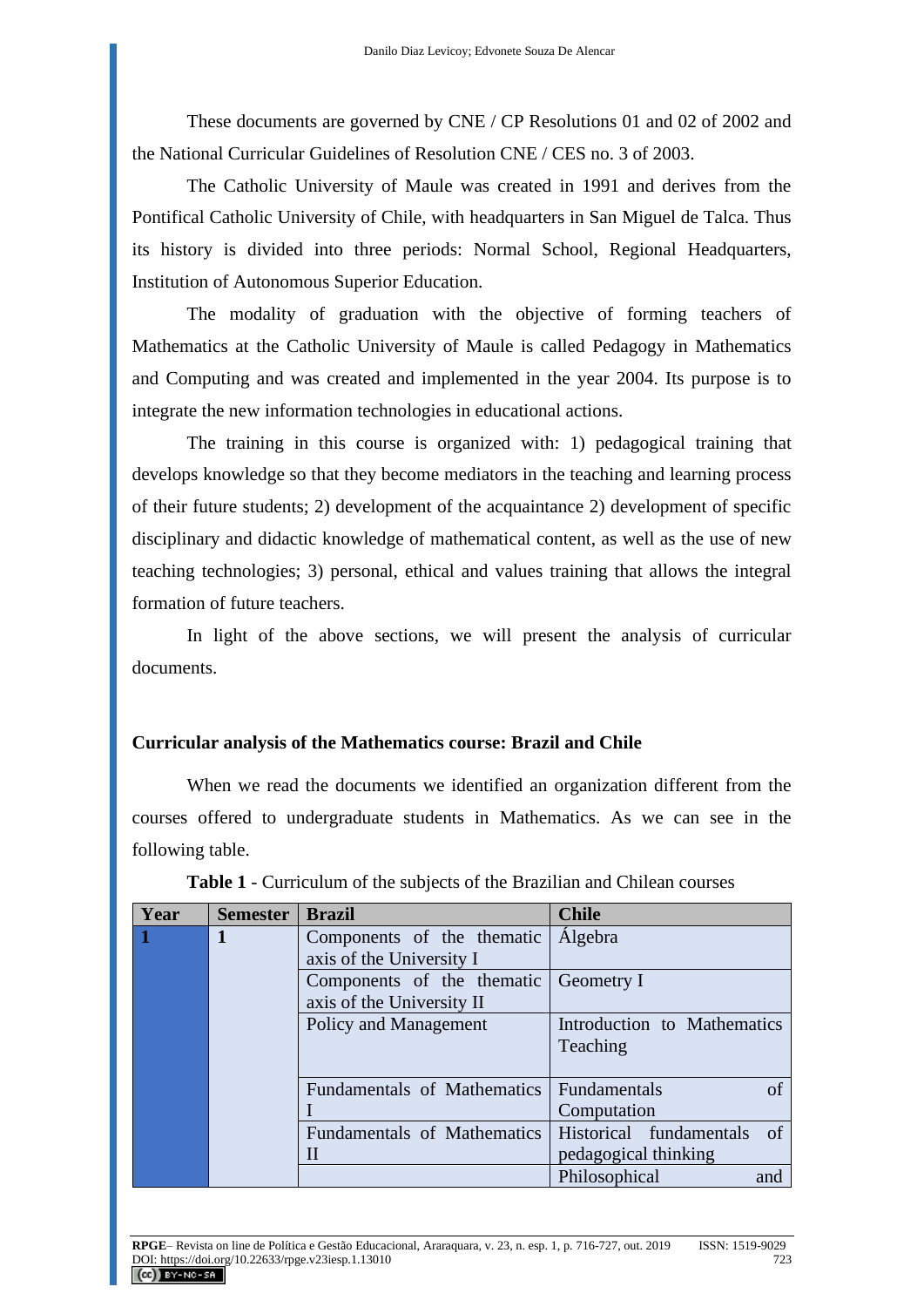|                |                         |                                                                                  | epistemological foundations                          |
|----------------|-------------------------|----------------------------------------------------------------------------------|------------------------------------------------------|
|                |                         |                                                                                  | of education                                         |
|                | $\overline{2}$          | <b>Introduction to Calculus</b>                                                  | Linear Algebra                                       |
|                |                         | <b>Special Education</b>                                                         | <b>Geometry II</b>                                   |
|                |                         | <b>Fundamentals of Didactics</b>                                                 | <b>Introduction to Calculus</b>                      |
|                |                         | <b>Fundamentals of Mathematics</b><br>Ш                                          | Programming                                          |
|                |                         | Elementary algebra                                                               | Sociological foundations of<br>education             |
|                |                         | Elective II                                                                      | Psychological foundations of<br>education            |
|                |                         |                                                                                  | English I                                            |
| $\overline{2}$ | 3                       | Linear algebra and analytical<br>geometry                                        | Theory of numbers                                    |
|                |                         | Differential<br>and<br>integral<br>calculus I                                    | <b>Geometry III</b>                                  |
|                |                         | Developmental and learning<br>psychology                                         | Differential<br>and<br>integral<br>calculus          |
|                |                         | <b>Geometric Constructions</b>                                                   | <b>Structure and algorithm</b>                       |
|                |                         | <b>Mathematics Teaching Practice</b><br>$\mathbf{I}$                             | development<br>Human<br>and<br>educational inclusion |
|                |                         | Electiva III                                                                     | Induction practice                                   |
|                |                         |                                                                                  | English <sub>II</sub>                                |
|                | $\overline{\mathbf{4}}$ | Probability and statistics                                                       | Algebraic structures I                               |
|                |                         | LIBRAS - Brazilian<br>signal                                                     | Data analysis                                        |
|                |                         | language                                                                         |                                                      |
|                |                         | <b>Linear Algebra</b>                                                            | Calculation<br>in<br>several<br>variables            |
|                |                         | <b>Cálculus II</b>                                                               | Didatics of geometry                                 |
|                |                         | Mathematics teaching practice                                                    | Workshop on computational                            |
|                |                         | H                                                                                | strategies                                           |
|                |                         | Elective IV                                                                      | Curricular design and                                |
|                |                         |                                                                                  | planning                                             |
| 3              | 5                       | Arithmetic                                                                       | <b>Algebraic Structures II</b>                       |
|                |                         | Calculation<br>of<br>several<br>variables                                        | Probabilistic models                                 |
|                |                         | flat geometry                                                                    | Didatica of Algebra                                  |
|                |                         | Mathematics teaching practice<br>$\mathbf{III}$                                  | <b>Evolution of learning</b>                         |
|                |                         | Internship<br>supervised<br>in                                                   | New technologies applied to                          |
|                |                         | elementary school I                                                              | the generation of knowledge                          |
|                |                         | <b>Elective V</b>                                                                | Practicing intermediary                              |
|                | 6                       | and<br>Design<br>research<br>in<br>mathematical<br>education<br>and<br>education | <b>Numerical calculation</b>                         |
|                |                         | Vector<br>calculus<br>and                                                        | Real analysis                                        |
|                |                         | differential equations                                                           |                                                      |
|                |                         | <b>Spatial Geometry</b>                                                          | Didatica of the statistic                            |
|                |                         | History of mathematics for the<br>teaching of mathematics                        | Educational and vocational<br>guidance               |
|                |                         |                                                                                  |                                                      |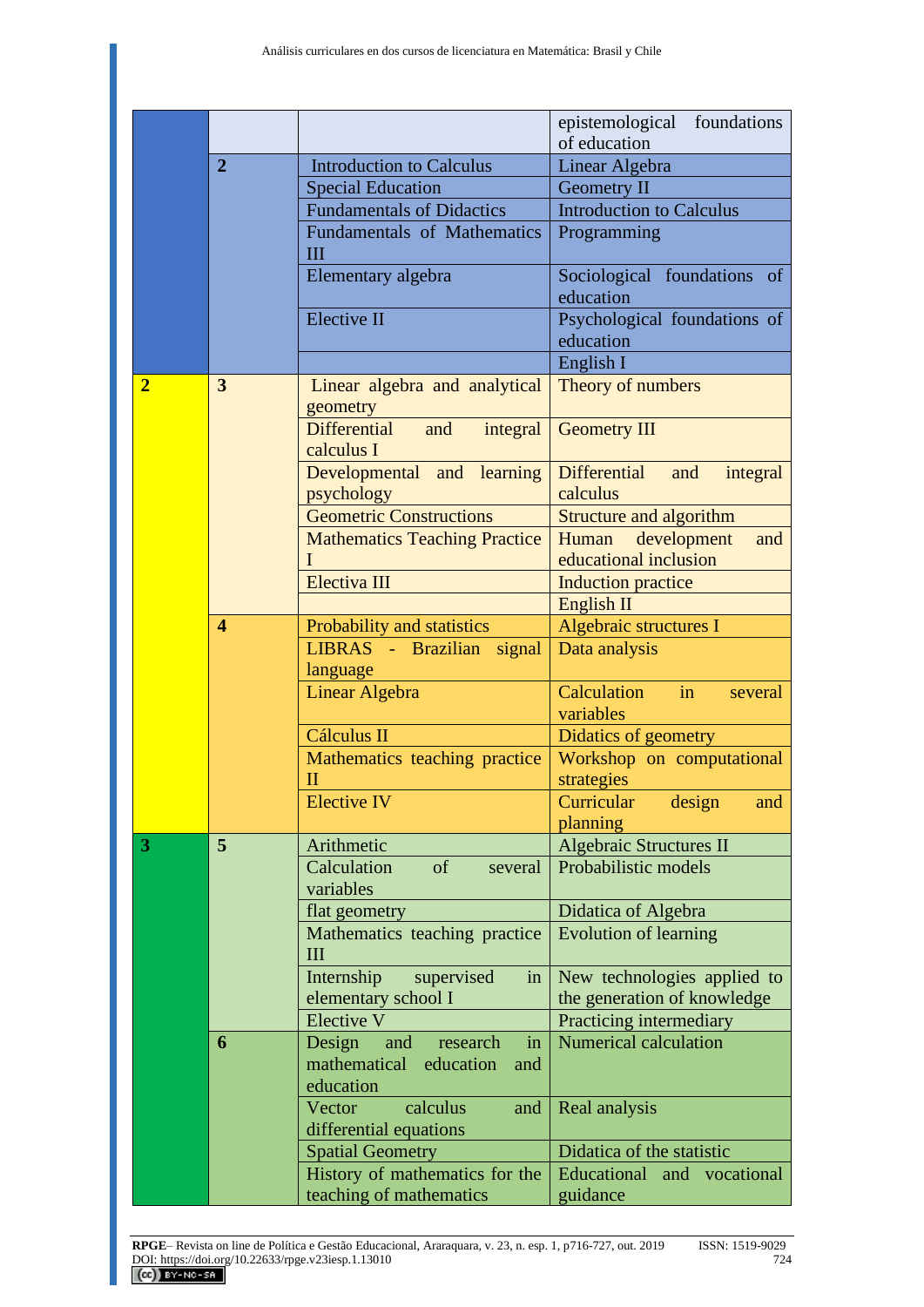|   |                | <b>Mathematics Teaching Practice</b><br>IV                               | School management                                     |
|---|----------------|--------------------------------------------------------------------------|-------------------------------------------------------|
|   |                | Internship<br>Supervised<br>in<br>elementary education II                | <b>Certification I</b>                                |
| 4 | $\overline{7}$ | Algebraic structures<br><b>Certification II</b><br>Estruturas algébricas | History and epistemology of<br>mathematics            |
|   |                | Mathematical analysis I                                                  | Differential equations                                |
|   |                | Computer<br>Science<br>in<br><b>Mathematics Education</b>                | <b>Didatica of Calculus</b>                           |
|   |                | <b>Mathematics Teaching Practice</b><br>$\mathbf V$                      | Research<br>Quantitative<br>Methodology               |
|   |                | Supervised Internship in High<br>School I                                | Qualitative<br>Research<br>Methodology                |
|   |                | <b>Course Completion Work</b>                                            | <b>Introduction to Faith</b>                          |
|   |                |                                                                          | <b>Certification II</b>                               |
|   | 8              | <b>Mathematical Analysis II</b>                                          | Integration of mathematical<br>contexts and knowledge |
|   |                | <b>Discrete Mathematics</b>                                              | Workshop for Mathematics<br><b>Teaching</b>           |
|   |                | Physics I                                                                | Synthesis of the Degree in<br>Education               |
|   |                | <b>Human Rights Education</b>                                            | <b>Ethics Crest</b>                                   |
|   |                | Science<br>in<br>and<br>culture<br>mathematics education                 | <b>Certification III</b>                              |
|   |                | in<br>Supervised Internship<br><b>Secondary Education II</b>             |                                                       |
|   |                | <b>Additional activities</b>                                             |                                                       |
| 5 | 9              |                                                                          | <b>Professional Practice</b>                          |

Source: Adapted from UFGD (2017) and UCM (2019)

We note that the mathematical contents taught in both courses (Brazilian and Chilean) have similarities, however, we can observe much more disciplines of historical, philosophical, sociological and psychological knowledge than in Brazilian education. However we have some disciplines offered for methodological support, such as: the fundamentals of didactics and mathematics specifics, as well as a special education discipline that does not appear in the Chilean curricular component. It is also seen in the Brazilian formation of these teachers some disciplines that are offered for the social formation of this individual as quoted by Rico (2019) as one of its dimensions.

The Chilean undergraduate degree has a higher workload and therefore has one semester more than the course. Apart from practice and stage of the course is at the end of the course and still has partial certifications.

Another characteristic is the profile of the educator who wants to train, the Brazilian teacher is trained to work in the school institutions for teaching mathematics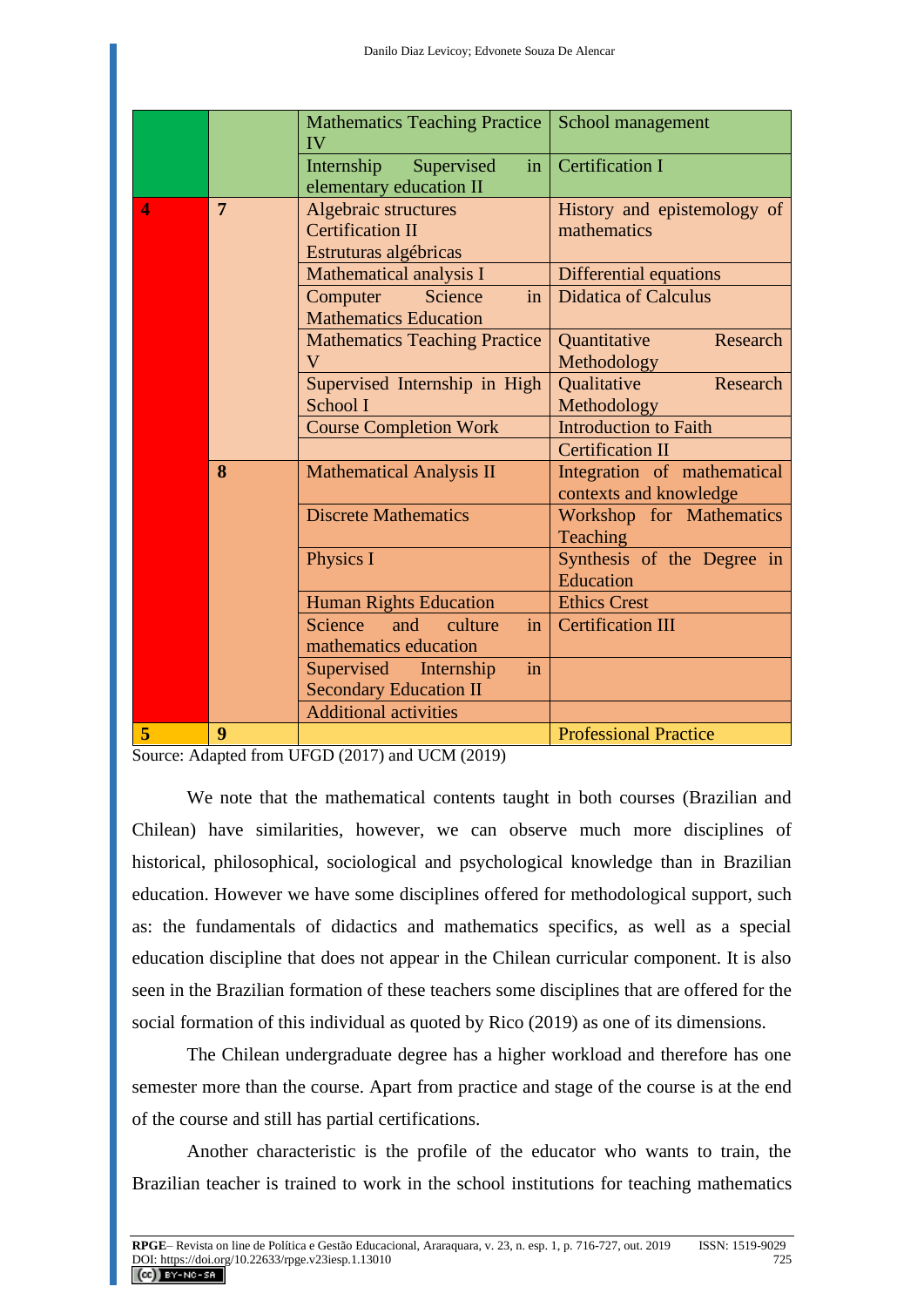in a more technical and procedural way. This is especially noticeable when analyzing the syllabuses of the disciplines as well as their theoretical references.

The Chilean training also forms teachers to work in educational institutions, but the guiding document for the career of Pedagogy in Chilean Middle Education indicates the concern that there is with the pedagogical training and understanding of the mathematical contents for its teaching. Another interesting evidence is the provision of a foreign language in the curriculum of these teachers' training, given that the Chilean government has taught different languages since the beginning of schooling and so teachers should have their mastery.

With this we do not see in any of the two formative curricula the proposal of Pires (2015) in the study of the curriculum in the initial formations. We see strong evidence of the cognitive, conceptual, ethical, and formative dimension of Rico (2019) in both curricula.

In view of this analysis we consider that it is necessary to reflect on what teacher we are forming and that the problems occur in different countries.

#### **Considerations**

We compare the pedagogical projects of the Mathematics course in two Brazilian institutions (Federal University of Grande Dourados) and one Chilean (Universidade Católica do Maule). In analyzing the documents we did an analysis of the courses offered in both courses, our observations were based on the curriculum dimensions indicated by Rico (2019).

We have identified a set of disciplines in common in both courses regarding the conceptual and mathematical knowledge of formation, but there are significant differences as regards pedagogical, philosophical and sociological disciplines. These evidences show the differentiated profile that these formations will promote, in general the teachers will have knowledge about the area of mathematics, but the way in which they will promote the education can be differentiated, since the Chilean education develops a more political and methodological professional profile and the a more technical professional profile.

We also note that there is no specific discipline for curriculum study, which author Pires (2015) considers essential for the training of teachers.